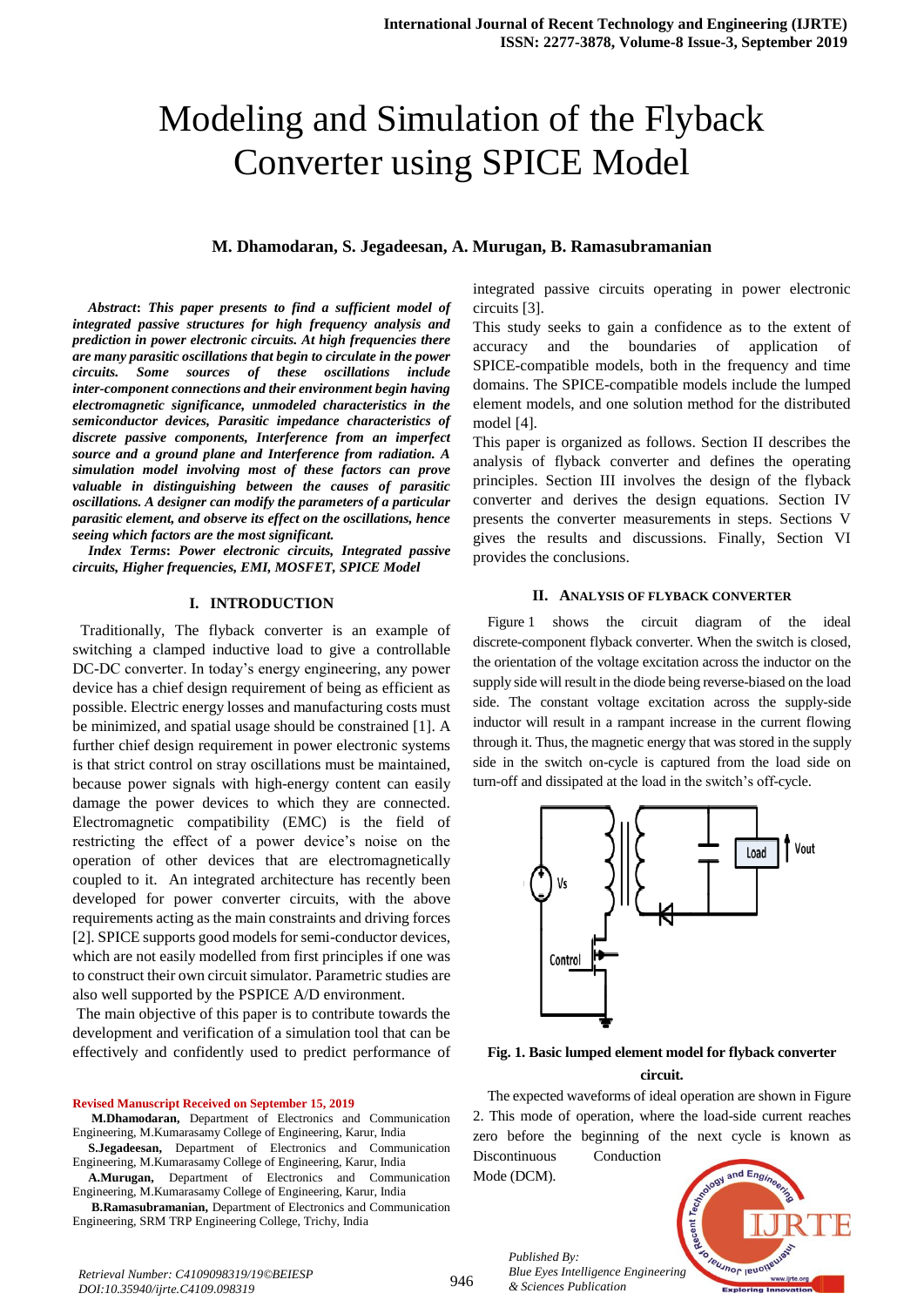The alternative mode is when the load-side current does not reach zero before the switch turns back on, in which case the supply-side inductor recaptures the magnetic energy and begins its ramp up in current from a non-zero initial condition. This is known as Continuous Conduction Mode (CCM).



**Fig. 2. Waveforms of flyback ideal operation superimposed with typical parasitic effects.**

## **III. DESIGN OF FLYBACK CONVERTER**

The design of a flyback converter requires a wide understanding of a variety of components and disciplines. The problems that have to be dealt with during the design process are for instance, magnetics, control loop analysis and power devices such as switches, capacitors, and transformers. Therefore, a theoretical review of the operating principle of a flyback converter, circuit description and operation modes is done [5]. There are three main parasitic effects that must be accounted for in the design of flyback converters. The first, and usually the most critical, is that upon the MOSFET turn-off event, a spike occurs at the MOSFET drain-source voltage. This spike is followed by high-frequency oscillations, which usually attenuates to insignificance within the off-portion of the duty cycle. This effect is caused by the presence of leakage inductance in the couple inductor system. Not all the flux is captured by the load-side circuit, so the remaining current is forced to dissipate through the MOSFET in as fast a time as possible. This rapid change in current is resisted by the leakage inductance in the form of an opposing voltage spike [6]. The inductance of the interconnect path between inductor and MOSFET also contributes to this, and is usually lumped together with the inductor leakage inductance. The oscillation is caused by resonance between this inductance and the junction capacitance of the MOSFET. This oscillation is a high frequency because both the junction capacitance and the leakage inductance are small [7].



**Fig. 3. The parasitic circuit elements that resonate to cause oscillations.**

The parasitic circuit elements of a basic flyback converter are shown in Figure 4. The second parasitic effect occurs in DCM, when the diode current reaches zero, and the diode turns off. Resonance occurs between the magnetizing inductance and the junction capacitance of the MOSFET. No current is flowing through the diode, so the parasitic junction capacitance of the diode does not contribute to this oscillation [8]. Since the magnetizing inductance is much greater than the leakage inductance, the frequency of this effect is significantly lower than that of the MOSFET turn-off oscillation. The diode turn-off oscillation is present even under the case of unity coupling between inductors, i.e. zero leakage inductance. These oscillations are characterized by low damping because losses are minimized in such circuits, which requires low resistance. Inserting extra resistance to increase damping will decrease efficiency, which is not acceptable in power electronic converters [9].

The third parasitic effect is a common mode current that flows through the inter-winding parasitic capacitance. This does not reduce the functionality of the converter, nor will it threaten to damage any components, but it must be restricted due to the serious EMI issues it raises. The use of the planar integration technique has some advantages to solve these problems. The much lower leakage inductance can be achieved using this architecture [10]. A lower leakage inductance will decrease the voltage spike upon MOSFET turn-off. It will also increase the frequency of oscillation, but at such high frequencies, the skin effect introduces resistance that will increase damping. Multilayer conductor technology can be used as a high-frequency filter. However, the inter-winding capacitance is now significantly greater. This capacitance is now well-controlled, as opposed to the wire-wound structure. Considering this improved controllability, it is recommended as future work for structures to be designed that implement a leakage energy recapture strategy [11].



*Published By:*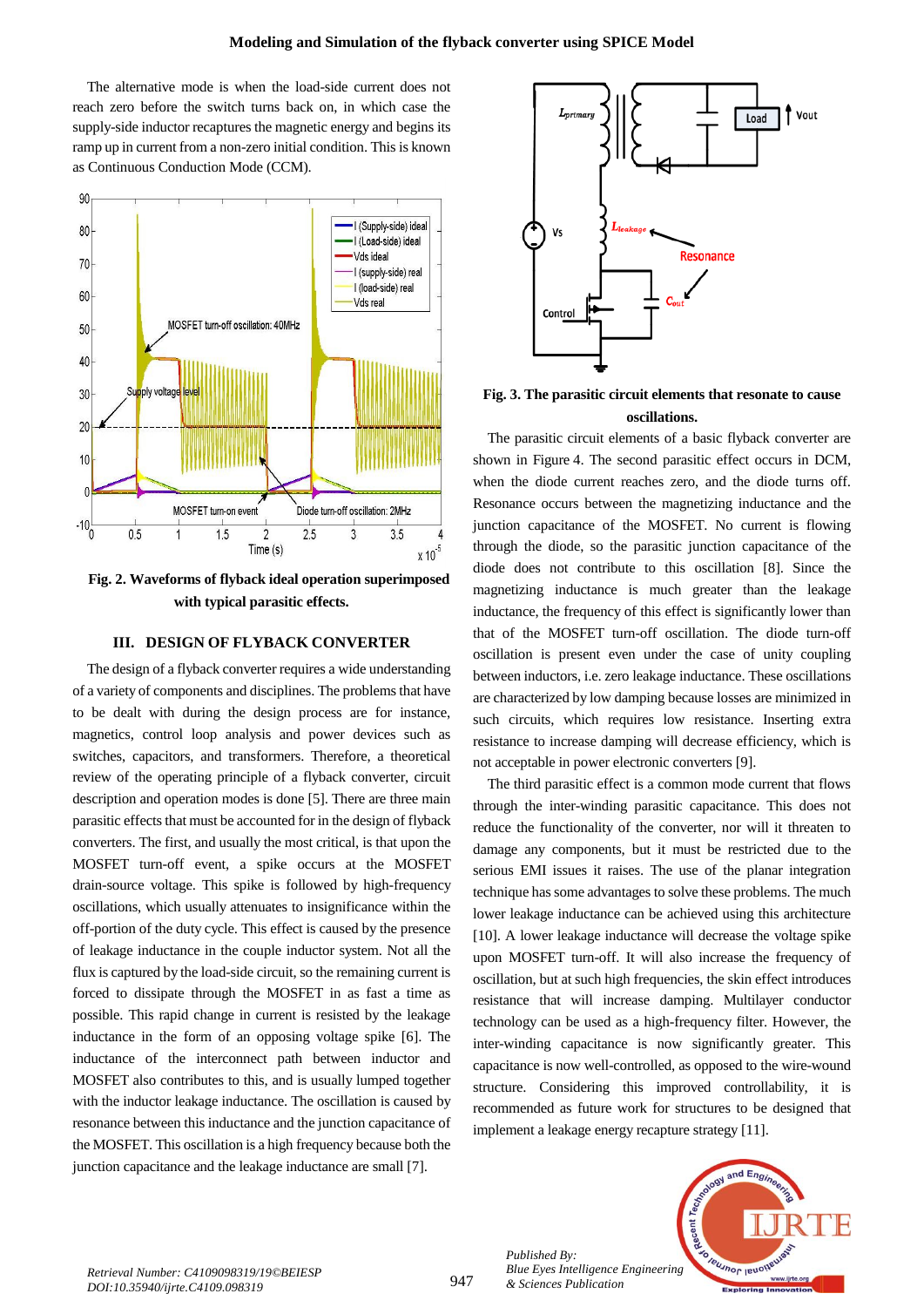

**Fig. 4. Discrete component circuit diagram for a basic flyback converter.**

The discrete-component circuit diagram of a basic flyback converter is shown in Figure 4. The integrated passive structure will incorporate, as an example, the coupled inductors and DC bus capacitors – four passive components. A possible structure makes use of four parallel planar conductors, enclosed in a magnetic core. Figure 5 shows a connection scheme for the terminals of the structure's conductors.



**Fig. 5. Connection scheme for proposed structure.**

The conductors are enclosed by a magnetic core, resulting in high coupling. As a result, conductors share a common voltage distribution profile, but at different levels with respect to ground. This is illustrated in Figure 5, where a linear voltage distribution is assumed. The orientation of the middle conductors achieves the function of a coupled inductor. Each outer conductor forms a DC bus capacitor with the inner conductor adjacent to it respectively. The outer conductors have one end floating and the other end connected to the rest of the converter circuit.

The inter-conductor capacitances and conductor inductances are related to the structure's dimensions and materials through the following well-known equations:

$$
L = \frac{N^2}{lc/Ac\mu_c + lg/Ag\mu_o}
$$
 (1)

$$
C \text{=} A \varepsilon / d
$$

Where  $l_c$  is the mean path length that magnetic flux would have to flow around the magnetic core.  $A_c$  is the mean cross-sectional

area of the magnetic core. $A_{\rm g}$  is the cross-sectional area of the air gaps in the magnetic core: normally fringing is ignored, so  $A_{\epsilon}$  is assumed equal to  $A_c$ . Equation 2 determines capacitance for an ideal parallel plate capacitor: A is the area of the parallel surface, d is the distance between parallel plates [12]-[17].

In the process of converter design, L and C are usually determined by the required energy flow and then the structure's dimensions are derived. The DC bus capacitors exist to smooth the output (load-side) and input (supply-side) voltages, ensuring a DC-DC topology. The size of the output capacitance depends on the magnitude of ripple voltage that may acceptably appear across it, and the current being drawn by the load. The supply-side capacitor has a different function. The leads coming from the supply voltage source will have a leakage inductance, which can cause high-frequency oscillations to appear in the DC supply signal. The event that excites such oscillations is the switch (MOSFET) turn-off event, where the current in the supply loop is taken to zero very fast. The supply-side capacitor acts as a low pass filter of these oscillations that appear across the supply-side inductor. The cutoff frequency of this filtering effect should be less than the switching frequency. This requirement is what determines the size of the supply-side capacitor.The required inductance of each conductor is determined by the maximum amount of energy that needs to be stored in the magnetic fields during each switching cycle. Once the required L and C are determined, the structure's geometric dimensions and material properties can be chosen to meet those requirements [18].

The operation of the MOSFET makes the nodes between inductor and switch, and between inductor and diode, to be "hot", i.e. to have rapidly changing signals. The nodes on the opposite ends of the inductors are essentially static voltages – i.e. DC. The floating ends of the outer conductors must be arranged on the same side as the hot nodes [19]. The reason for this can be visualized in two ways that will now be discussed.





A DC bus capacitor serves as an energy storage component to provide small energy absorption or release while maintaining a constant voltage.



(2)

*Published By:*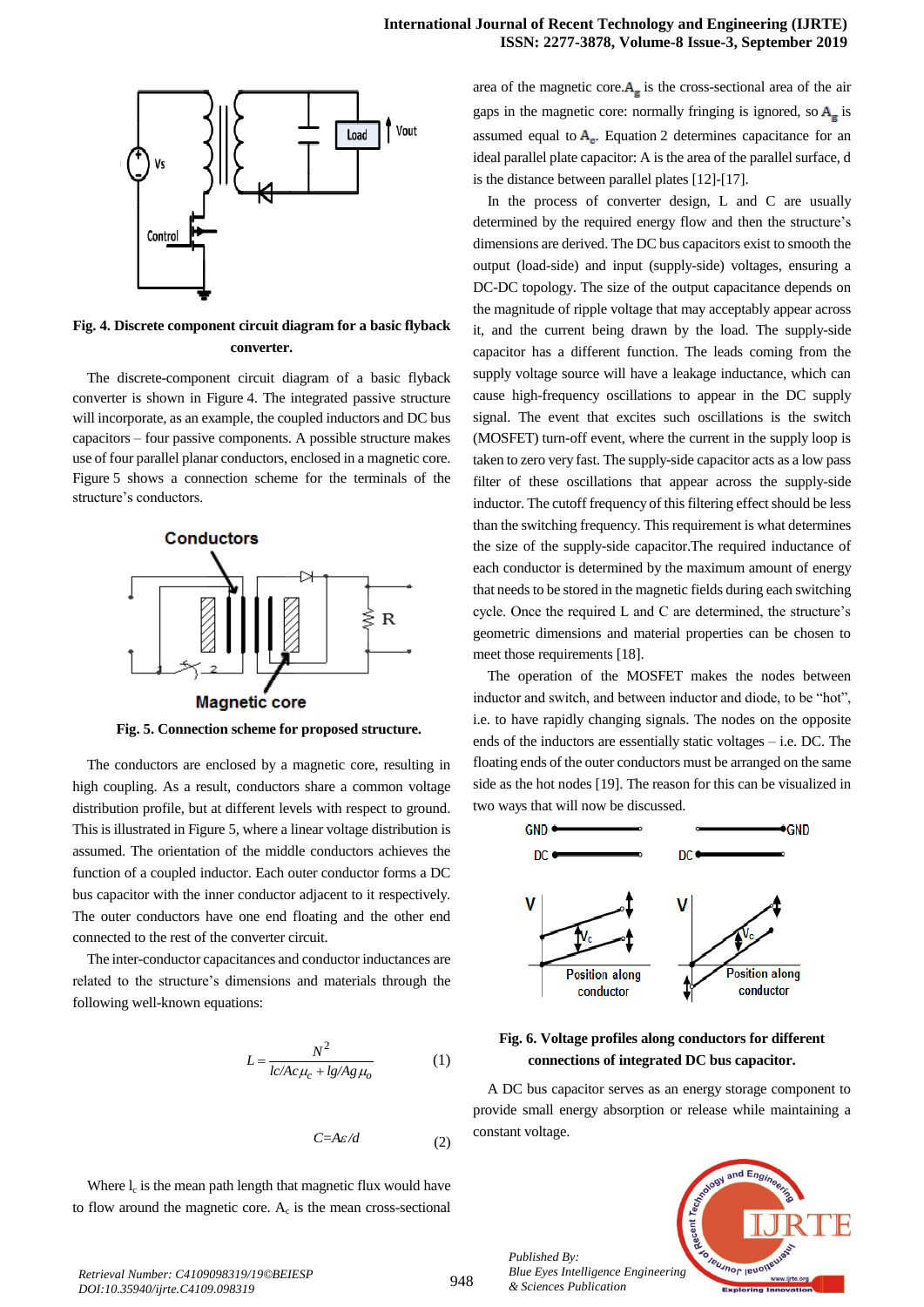The voltage is approximately constant because the bulk of the energy stored in the capacitor is constant, small variations are insignificant. The voltage distribution profile diagrams in Figure 6 show how the capacitor energy (proportional to  $V_c$ ) is constant when the DC node and the ground connection are on the same side, and is varying drastically otherwise. The solid dots represent conductor ends that have a fixed voltage, and the little circles represent conductor ends with varying voltages, hence the arrows on the diagram.

The second visualization method sees any length of conductor as a high impedance path at high frequency (since it is inductive). The DC bus capacitor's function is to sink into the ground some high frequency content appearing at a node which is to hold constant (DC). Therefore, if the ground is connected to the same side as the DC node, any high frequency noise on the DC bus has a minimal inductive conductor to pass through to reach the ground. If connected to the other end, however, high frequency noise has to pass through the full length of the inductive conductors, thus will not be debited readily to the ground. This is illustrated in Figure 7.



**Fig. 7. Path to ground for high frequency content on the DC bus for different connections of integrated capacitor.**

The implementation of the interconnections between the passive structure's terminals and the external circuit is also important. The interconnecting conductors should be kept as short as possible to limit layout inductance, and to limit the possibility of unwanted electromagnetic coupling with external circuits. It is therefore advantageous to have both ends of the passive structure's conductors to be close together. To achieve this, as well as to facilitate multiple windings, the planar conductor can be wound around an E-core. The bend in the conductor is ignored; the effect of the portion of the conductors hanging outside the magnetic core is taken as negligible because the energy stored in that portion is very small. For the purpose of this study, the whole winded conductor layer will be treated as a uniform one-dimensional length. This length has a distributed inductance, as well as a distributed capacitance between itself and conductor layers that are immediately adjacent and that have a surface parallel to it.

A concerning phenomenon occurs in the on-cycle of the MOSFET. Figure 8 shows that half-way through the on-cycle oscillations arise across the diode. The oscillations are not being initiated by a switching event, which make it inexplicable. This

parasite must be from the numerical solution. Setting the maximum time step lower significantly mitigates this problem, but long simulation times become problematic once the time steps become too small.



**Fig. 8. Flyback simulation with modal decomposition macromodel.**

An important observation from Figure 8 is that the simulations using the macromodel have much less damping on both MOSFET and diode turn-off oscillations than in the simulations using lumped elements [20]. The frequency of oscillation is the same as that of the lumped models. The reason for this not well understood. The first thought to come to mind is the lossless nature of the macromodel. However, higher damping is obtained by lumped parameter model even when the lumped resistance is excluded.

Decreasing the maximum time step in the SPICE simulator improves the convergence of the macromodel. Therefore, the inability to converge is arising from a numerical parasitic, which is caused by a sensitivity in the system to round off errors. The main problem with reducing the time step is long simulation times that result. The macromodel was initially preferred because of its fast execution time due to its low number of elements. This advantage is clearly removed by the presence of the parasitic numerical oscillations.

#### **IV. CONVERTER MEASUREMENTS**

This section compares measurements made on two physically constructed flyback converter circuits. The first was built using a discrete component architecture, with a wire-wound coupled inductor. The second circuit uses the planar inductor circuit.

A discrete-component flyback converter circuit was constructed. The coupled inductor was constructed using an E30 core, of the 3C30 material, which is standard magnetic material. Ten turns were used to give a magnetising inductance of 17 µH and a leakage inductance of 170 nH. This gives a coupling factor between supply and load side of 0.99. The discrete DC bus capacitors were each 1 mF.



*Published By:*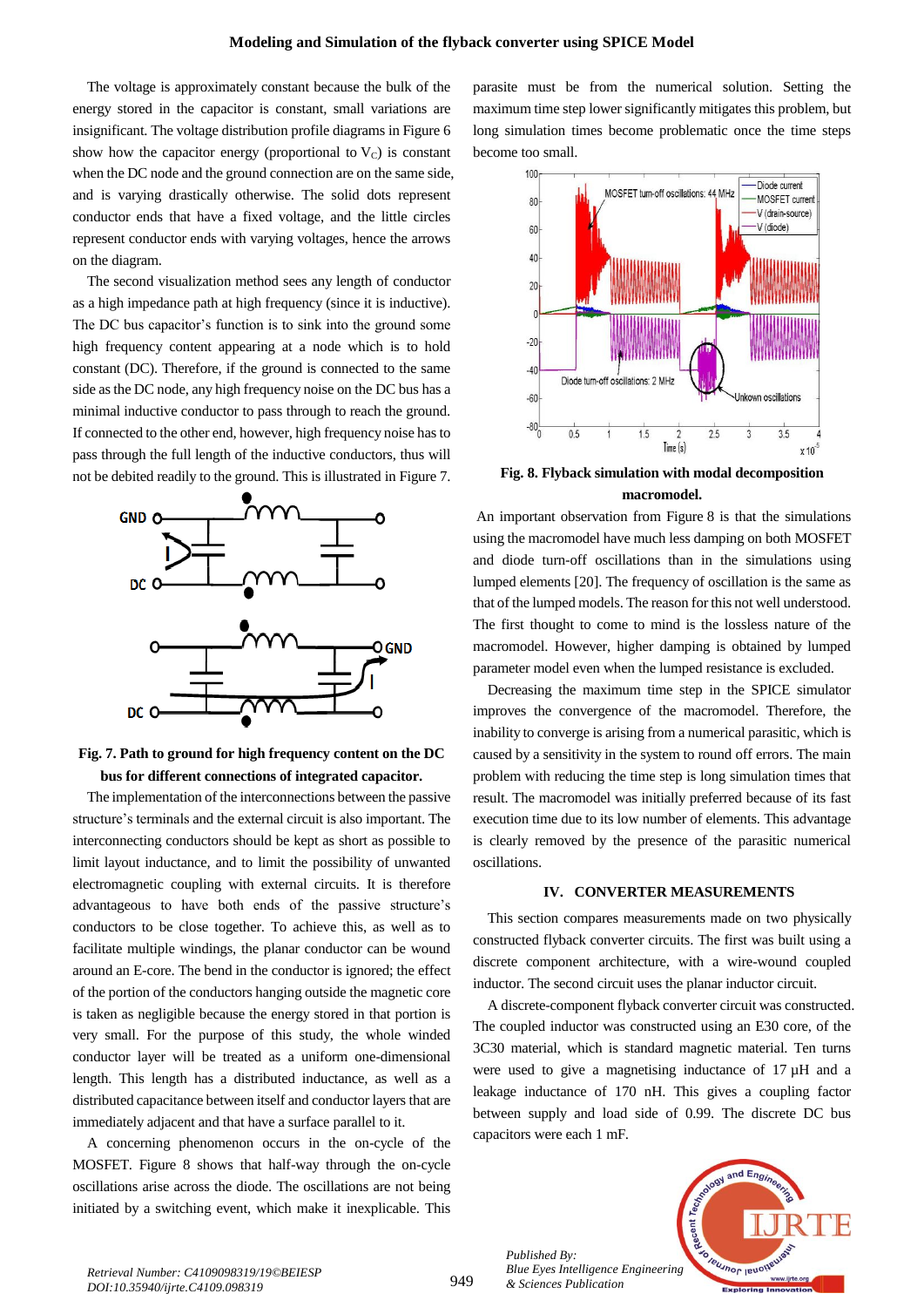

With the same load configuration, the constructed converter could operate comfortably at a power output of 40 W.

**Figure 9: Measured voltages at MOSFET terminals for wire-wound inductor circuit (CH1: Vdrain-source, CH2: Vgate-source).**

The wire-wound coupled inductor was replaced with a planar coupled inductor. A planar E-core was used of dimensions 64mm x 10mm x 50mm. This is a large core and, in terms of spatial usage, this is not an improvement on the wire-wound structure. However, the large core is used to allow the use of only a single turn in the planar case, which simplifies its modelling.

The planar conductors separated by a dielectric material gave an inter-conductor capacitance of 370pF. Impedance measurements indicated a magnetizing inductance of 24 µH and a leakage inductance of 25 nH. This gives a coupling factor of approximately 0.998. This circuit also operated comfortably at an output power of 40 W. The measured waveforms are shown in Figures 11 and 12. One notable feature is that the damping in the planar inductor circuit is significantly greater, which can be observed with a comparison with Figures 9 and 10. The reason for this greater damping is unknown, and can be a subject of interest in future simulation study.



**Figure 10: Measured voltages at MOSFET terminals for wire-wound inductor circuit (CH1: Vdrain-source, CH2: Vgate-source)**



**Figure 11: Measured voltages at MOSFET terminals for planar inductor circuit (CH1: Vdrain-source, CH2:** 



**Figure 12: Measured voltages at MOSFET terminals for planar inductor circuit (CH1: Vdrain-source, CH2: Vgate-source)**



**Figure 13: The concept of horizontal windings to increase inductance**



*Published By: Blue Eyes Intelligence Engineering & Sciences Publication*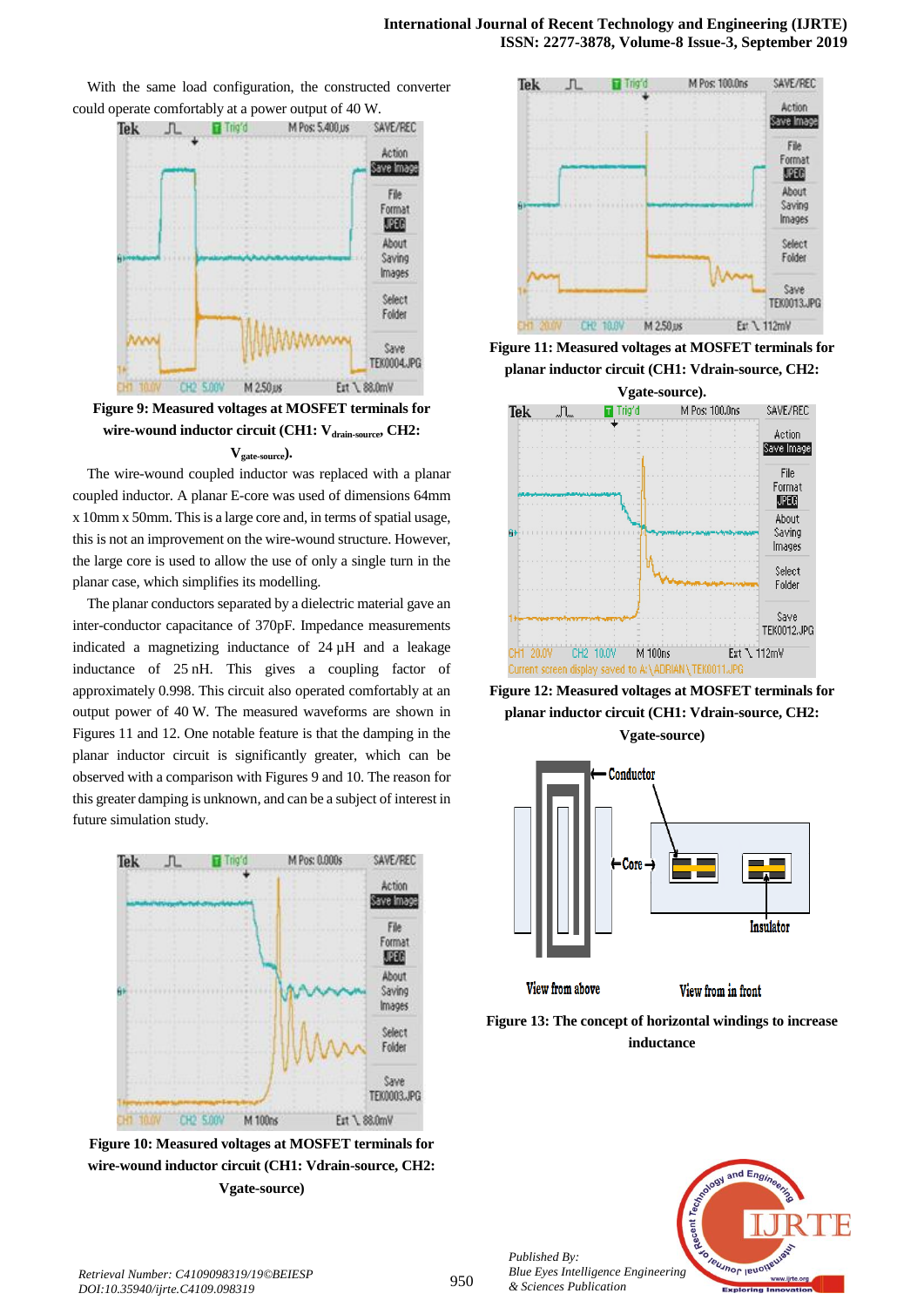

**Figure 14: VLoad with an integrated CDC of 2.5 µF, and no external CDC**

One objective of using the integrated architecture is to achieve a more compact usage of space. Therefore, the geometrical limit to capacitance is the conductor area (width **x** length); with a further limit of the permittivity of the dielectric. Inductance is limited by the reluctance of the magnetic circuit enclosing it. A core size of 64x10x50 (dimensions in mm) translates into a maximum capacitance of 40 nF, and a maximum inductance of 34 µH. This is not enough for most applications involving a higher power range (i.e. > 40W). A properly functioning DC bus capacitor would need a magnitude of the order of a 1 - 1000 µF, depending on the application of course.



**Figure 15: VLoad with an integrated CDC of 2.5µF, and no external CDC**

Figures 14 and 15 show the effect of an entirely integrated DC bus capacitor, whose function is to smooth the load voltage into a DC signal. When this capacitance is reduced further, the parasitic oscillations begin to grow in magnitude; but from about 2.5 µF and larger, the parasitic oscillations are not significantly changed. The observed parasitic oscillation is caused by a resonance between the inter-conductor leakage inductance and capacitance.This simulation demonstrates that even for very large integrated capacitance, the filtering effect is limited, i.e. there still exists a parasitic oscillation. This is because of the coexistence of the conductor inductance. Therefore, total integration of the capacitors and inductors does not result in perfect elimination of the problem of a capacitor's ESL.

## **V. RESULTS AND DISCUSSIONS**

The performance of the proposed modelling technique has been validated by simulation. Simulation saves a lot of human effort we can make changes in the circuitry and observe the results thus obtained. Before the implementation step, comprehensive simulations are done to verify the design, also to determine some of the hardware requirements. For example, current ratings of the capacitors, inductors, cables, and so on can be easily determined from the simulation results. For the proposed converter the average value is reduced. Furthermore, it is shown that the magnetizing current becomes negative, thus eliminating the DCM. Note that for the proposed converter for a magnetizing inductance value about lower, the current ripple is higher, thus demonstrating the reduced ripple existing when the two converters employ the same magnetizing inductance value.

## **VI. CONCLUSIONS**

This paper proposes an effective modelling of integrated passive circuits operating in power electronic circuits. Circuit designers would prefer a model that can be interfaced easily with SPICE, because there are many benefits to working in the SPICE environment. SPICE supports good models for semi-conductor devices, which do not easily model from first principles if one was to construct their own circuit simulator. Higher frequencies are involved in the current trend towards fast switching speeds in power electronic circuits. The presence of these frequencies requires a circuit designer to consider the distributed nature of the integrated passive structure. The distributed model for a two-conductor case has been presented; this model is easily extendable to multiple conductors. The solution of this model is not trivial, and there exist several solution methods. The main problem with most of the distributed model's solution methods is that they cannot directly interface with a circuit simulator. This means that the boundary conditions that can be simulated are limited to simple terminal-terminal impedances, and cannot support a complete converter circuit. We also lose the benefit of the SPICE-like environment to switch from time domain to frequency domain.

## **REFERENCES**

- 1. J. Sebastian et.al., "The Determination of the Boundaries Between Continuous and Discontinuous Conduction Modes in PWM DC-to-DC Converters Used as Power Factor Preregulators," *IEEE Transactions on power Electronics*, Vol. 10, No.5, pp. 574-582, 1995.
- 2. Yan Zhu et.al., "A Lossless Active Clamping Circuit for Current Doubler Topologies", *IEEE Power Electronics Letters*, Vol. 2, No. 3, pp. 92-95, 2004.
- 3. V. Tripathi et.al., "Equivalent Circuit Modelling of Losses and Dispersion in Single and Coupled Lines for Microwave and Millimeter-wave Integrated Circuits", *IEEE Transactions on Microwave Theory and Techniques*, Vol. 36, No. 2, pp. 256-262, 1988.
- 4. Paul L. Evans et.al., "Design Tools for Rapid Multidomain Virtual Prototyping of Power Electronic Systems," *IEEE Transactions on power Electronics*, Vol. 31, No. 3, pp. 2443-2455, 2016
- 5. J. Strydom, "Some Limits of Integrated L-C-T Modules for Resonant Converter at 1 MHz", *IEEE Transactions on Industry Applications*, Vol. 37, No. 3, pp. 820-828, 2001
- 6. G. Zysman, "Coupled Transmission Line Networks in an Inhomogeneous Dielectric Medium", *IEEE Transactions on Microwave Theory and Techniques*, Vol. MTT-17, No. 10, pp. 753-759, 1969.
- 7. A. Agrawal, "Experimental Characterisation of Multiconductor Transmission Lines in Inhomogeneous Media Using Time Domain Techniques", *IEEE Transactions on Electromagnetic Compatibility*, Vol. EMC-1, No. 1, pp. 28-32, 1979.



*Published By:*